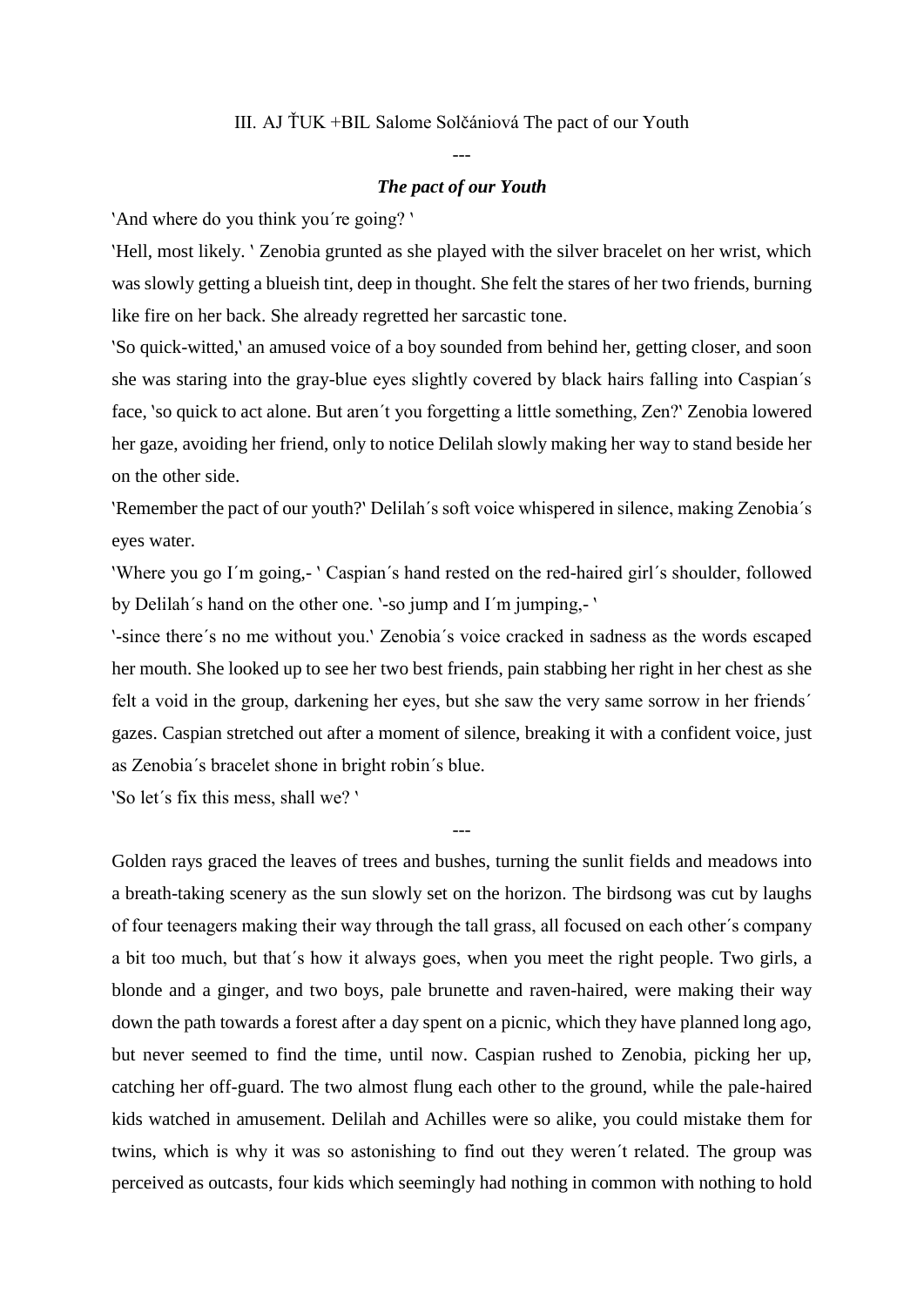onto but themselves. Thus, they made a pact, a promise to always stay together. But it wasn´t like that long before.

Zenobia and Delilah both came from families which had high expectations of their daughters, but each chose a different path to follow. While Delilah was known as the kind, caring girl everyone could rely on, the one that had a seemingly perfect life with no problems, Zenobia was brought up as a woman of a bigger purpose, which resulted in her becoming a bit of a stuck-up, acting hot and cold with people around her, and most of all, she became unreadable, but intuitive. There was no way anyone could fool her. Maybe that is why one day, she understood how many wrongs she has done because she kept on following those expectations, and how those wrongs could never be forgiven. She realised that she has never been true to anyone, not even herself, but that was when she met her closest friend.

Caspian was a guy known for never letting people in. He never intervened, always stayed in the corner and observed the life around him, which made him dangerous to some. Although he wasn´t like that before he lost his family, the trauma scarred him so much that he realised it was easier to live alone, than fear the rejection. It wasn´t until he met Zenobia, truly met her, that he let his guard down for the first time in years. The two became close, maybe because they related to each other, it is always easier to trust someone who knows a part of you that others just don´t understand. Delilah joined them soon, and lastly, Achilles, a boy who had a void in his heart nothing seemed to be able to fill up, decided to give the three a chance. Their bonds became so strong, they decided they never want to be apart again. And that is how their, so called, pact of youth, came to be.

As Zenobia dusted the sand off of her dress, the four friends continued on their way into the forest, which by now was getting darker and darker with approaching dusk. Not long into their trek, Achilles noticed an oddly-shaped beech tree, richly wrapped in green and yellowish leaves. He rushed towards it, soon followed by the rest as they noticed their friend has gone. Achilles studied the beech, its elegantly twisted branches seemed strong enough to hold the weight of a boy, so he scrambled up the thick trunk and sat down on one of the branches, looking down at his friends with a sneer. `Are you coming or what? `

The three stood below, hesitant. Delilah suddenly rushed up to sit next to Achilles, but the rest stayed behind. 'We should get going guys, unless you want to sleep up there.' Caspian called out to the two on a branch, while Zenobia´s attention was pulled toward the very root of the trunk. Something glowed softly from behind, and her curiosity took her to the other side of the beech tree, where she found a hole in the trunk. *`Guys*, the tree's hollow. There's something in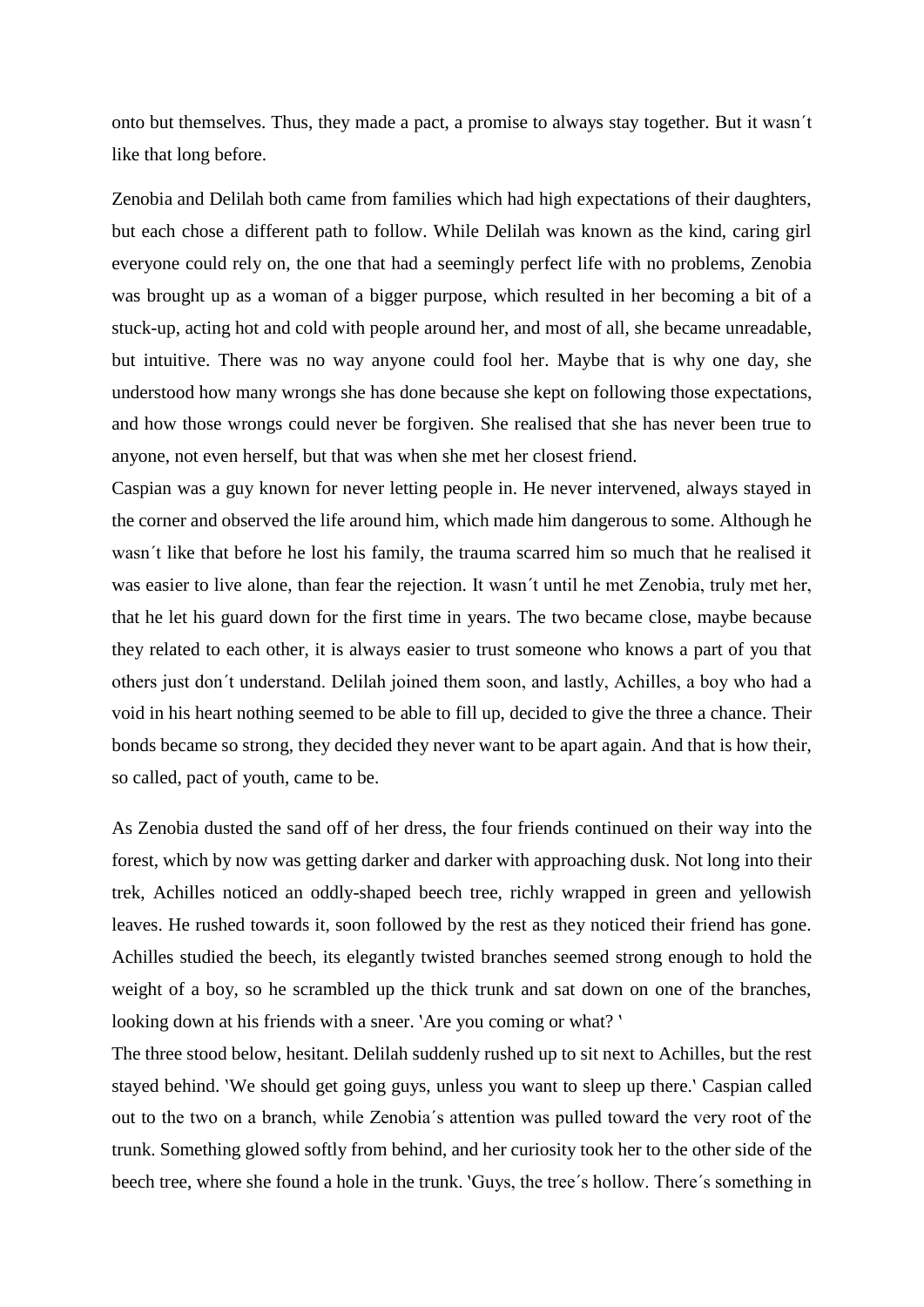here thought- ' her voice was cut off by a gasp of amazement. Right in the hole, she found three silver bracelets. Her gasp brought her friends´ attention to her, and as she reached out to grab one bracelet, she saw two big hands poking into the hole next to hers, each grabbing one. 'Hey! Personal space highly appreciated, thanks! ' she snapped as she turned around to find Caspian and Achilles both holding one silver bracelet. As they stared at them, all three putting them on their wrists, they saw each start changing their hues. Soon enough, there were a greenish-blue, golden and copper-red bracelets instead of the original silver ones. Zenobia looked at her robin's blue one, scanning it. Yt looks so old.. almost like from the Victorian age.. ' her words were cut off as darkness flooded over her.

Zenobia woke up in a long, flowy, thick dress, not the one she was wearing a moment ago. Her eyes flew open, only to find her three friends dressed as if they came from the past. 'What happened to us? ` she breathed, shocked. But none of her companions seemed to have more of a clue than she had. 'Take us back, Zen!' Delilah cried out, and as if on command, the group found themselves back in the present day.

‵What in the name of the Lord was that?‵ Achilles muttered, confusion clouding his gaze. Realisation that through the bracelet, Zenobia transported them through time, hit her. She stared at Caspian´s and Achilles´, wondering what those could do.

---

Zenobia woke up beside her friends, on a treehouse which they used as a hideout. She remembered getting there after they found the bracelets. She quietly stretched out, noticing Achilles playing with his silver bracelet. She stared at him for a moment, and but his voice still made her jump as he noticed her. <sup>'I</sup> found out their powers,' he whispered, showing her Caspian's, 'this one shifts you into anything you think of..' He passed her the bracelet, then stood up.

‵W-where are you going, Achilles?‵ Zenobia struggled to keep her cool. ‵What´s the last one´s power?‵

Achilles ignored her, focused on something ahead of him. He walked toward the ladder, his eyes unmoving.

`Achilles? Achilles, stop!` Zenobia shot up, reaching out to grab Achilles' hand. Suddenly, a strong field formed around her, and she gasped. Achilles slowly turned around, staring coldly into her wide eyes. You wanted to know what power it has, didn't you? he sneered, stepping close to her. ‵I guess I can make anyone do anything I please.‵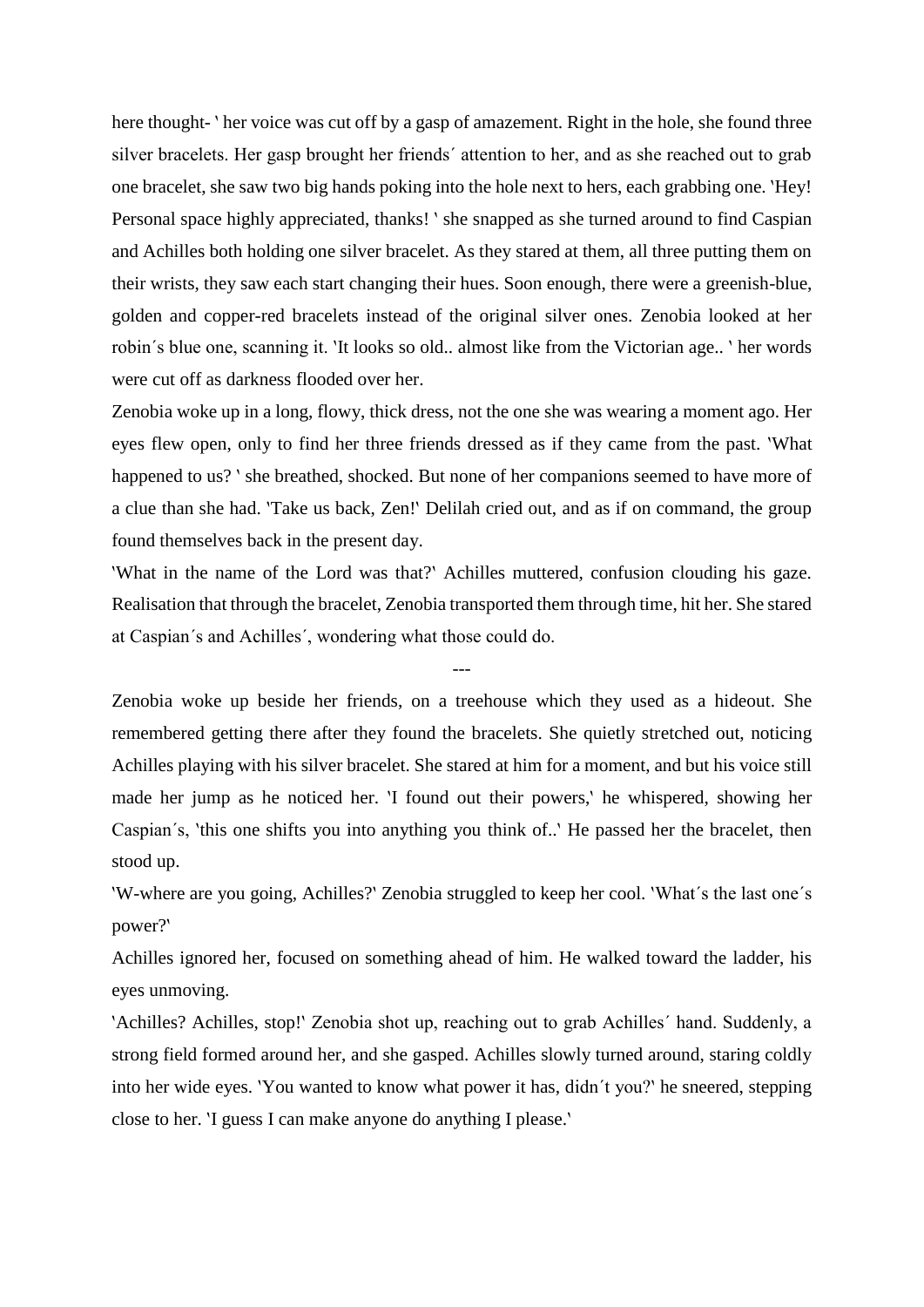Zenobia´s eyes watered as she tried to grab Achilles by his wrist, but the more she fought against the energy field, the more pain she felt. She noticed that his bracelet was now copperred, and spiky. She looked up, desperately, only to find Achilles eye-to-eye with her. 'Take me back to the past, he ordered, mercilessly staring at her, *`now!*'

Caspian woke up as he heard Zenobia crying next to him, her wrists marked with scars that somehow resembled handcuffs. He woke Delilah and rushed over to his friend, comforting her. ‵What happened? Where is Achilles?‵ he asked, horrified to notice the marks.

Zenobia's eyes were blank, tears streaming down her cheeks. 'I don't remember what happened. All I know is that Achilles found out the powers, and he wanted to run away with his bracelet.. I just woke up with these. She looked at the marks on her wrists. Delilah wrapped her friend´s wrists in fabric, preventing it from possible inflammation, since the marks were pretty fresh. Suddenly, Zenobia stood up, gathering her stuff. 'This is all my fault, I should have stopped him..' she muttered, 'I have to fix it.'

‵So let´s fix this mess, shall we? ‵ Caspian stretched out after a moment of silence, breaking it with a confident voice, just as Zenobia´s bracelet shone in bright robin´s blue. All three stared in astonishment. 'So he's back in the past-' Zenobia breathed.

---

She looked up at her friends, who looked as ready to bring their friend back to his senses and she was. They nodded at her confidently, and she closed her eyes. *Take us back to Victorian age.*

As they arrived back in the era, they didn´t stop for a moment. It didn´t take long to find traces of Achilles´ bracelet´s powers – there were people with eyes blank with pain and marks that looked just like Zenobia´s. Soon enough, they approached a city which seemed to be overcrowding with people under Achilles´ spell. And once they joined the crowd, they found the source. Achilles stood high above the crowd, dressed like a lord, and satisfaction painted a smug smile on his face as the people worshipped him. The three couldn't believe what they were seeing. They agreed to lure him away and thought of a plan to do so, and to get the bracelet back. All that was left was to put the plan into action.

Zenobia realised that if they were to win, and free the people, they had to take him to the present day, where he would have no control over them – and thus, no backup. That´s why Delilah was meant to get Achilles out of the crowd´s reach, while Caspian prepared himself to ambush him and get his bracelet. Thankfully, Achilles didn´t forget to mention the power of Caspian´s bracelet. As Delilah rushed with Achilles toward the very edge of the city, the light-haired boy